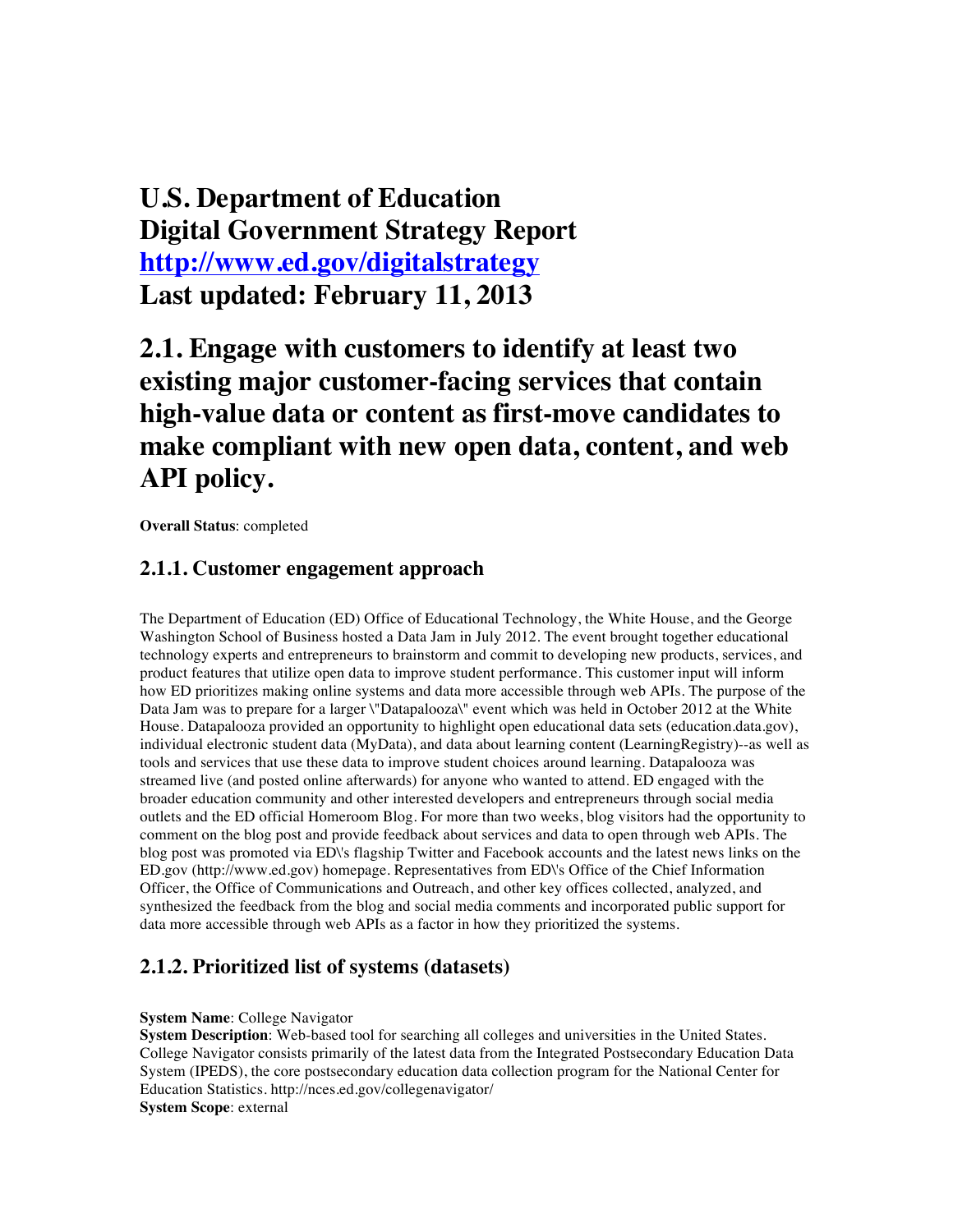**System Name**: State Education Data Profiles

**System Description**: Web-based search tool for statewide information in elementary/secondary education, postsecondary education and selected demographics for all states in the U.S. using a variety of NCES data sources including NAEP, IPEDS, and CCD data. http://nces.ed.gov/programs/stateprofiles/ **System Scope**: external **Main Customer**: General Public **Unique Investment Identifier**: 018-000002590--IES Web Support

**System Name**: Student Aid Data

**System Description**: Federal financial assistance is provided to students and families through various loan and grant programs authorized under Title IV of the Higher Education Act of 1965, as amended. These reports include information about Title IV aid applicants, recipients, and disbursements. http://studentaid.ed.gov/about/data-center/student **System Scope**: external **Main Customer**: General Public **Unique Investment Identifier**: 018-XXXXXXXXX--New Investment for FY 2014 Budget

**System Name**: School Data (Federal Student Aid)

**System Description**: Approximately 6,000 postsecondary institutions participate in the Title IV programs. The reports include information about these schools. http://studentaid.ed.gov/about/data-center/school **System Scope**: external

**Main Customer**: General Public

**Unique Investment Identifier**: 018-XXXXXXXXX--New Investment for FY 2014 Budget

**System Name**: Federal Family Education Loan (FFEL) Program Lender and Guaranty Agency Reports **System Description**: Under the Federal Family Education Loan (FFEL) Program, private lenders made federal student loans to students, and guaranty agencies insured these funds, which were, in turn, reinsured by the federal government. As a result of the Health Care and Education Reconciliation Act of 2010, no new FFEL Program loans will be made, beginning July 1, 2010. The data provides information about FFEL Program lenders and guaranty agencies. http://studentaid.ed.gov/about/data-center/lender-guaranty **System Scope**: external

**Main Customer**: General Public **Unique Investment Identifier**: 018-XXXXXXXXX--New Investment for FY 2014 Budget

**System Name**: Program Information Publication System (Part of Program Information on the Web) **System Description**: One of EDs core purposes is to inform the public about funding opportunities (programs). Currently program information is available on the Web in HTML web pages. ED is developing a central database repository (Program Information Publication System or PIPS) with a web API. ED.gov will call on the PIPS web API to publish program information on the website and provide an online search tool. Customers will be able to find more consistent, up-to-date program information quickly and easily. Information for this initiative is limited to programs authorized and funded under federal law as well as other related efforts, and encompasses several ED offices. http://www2.ed.gov/programs/landing.jhtml **System Scope**: external

**Main Customer**: Education Constituents **Unique Investment Identifier**: 018-000001018--ED Web

**System Name**: EDFacts

**System Description**: The purpose of EDFacts is to collect and report K-12 education performance data for use by policymakers and Department of Education program offices. A recent study shows failure to graduate from high school costs \$337 billion in lost wages for just the 2010 class. With relevant, actionable data supplied by EDFacts, decision-makers can identify which programs are working, have insight into education progress at the state and district levels, identify gaps and best practices, and make sound education policy and budgetary decisions to improve education outcomes.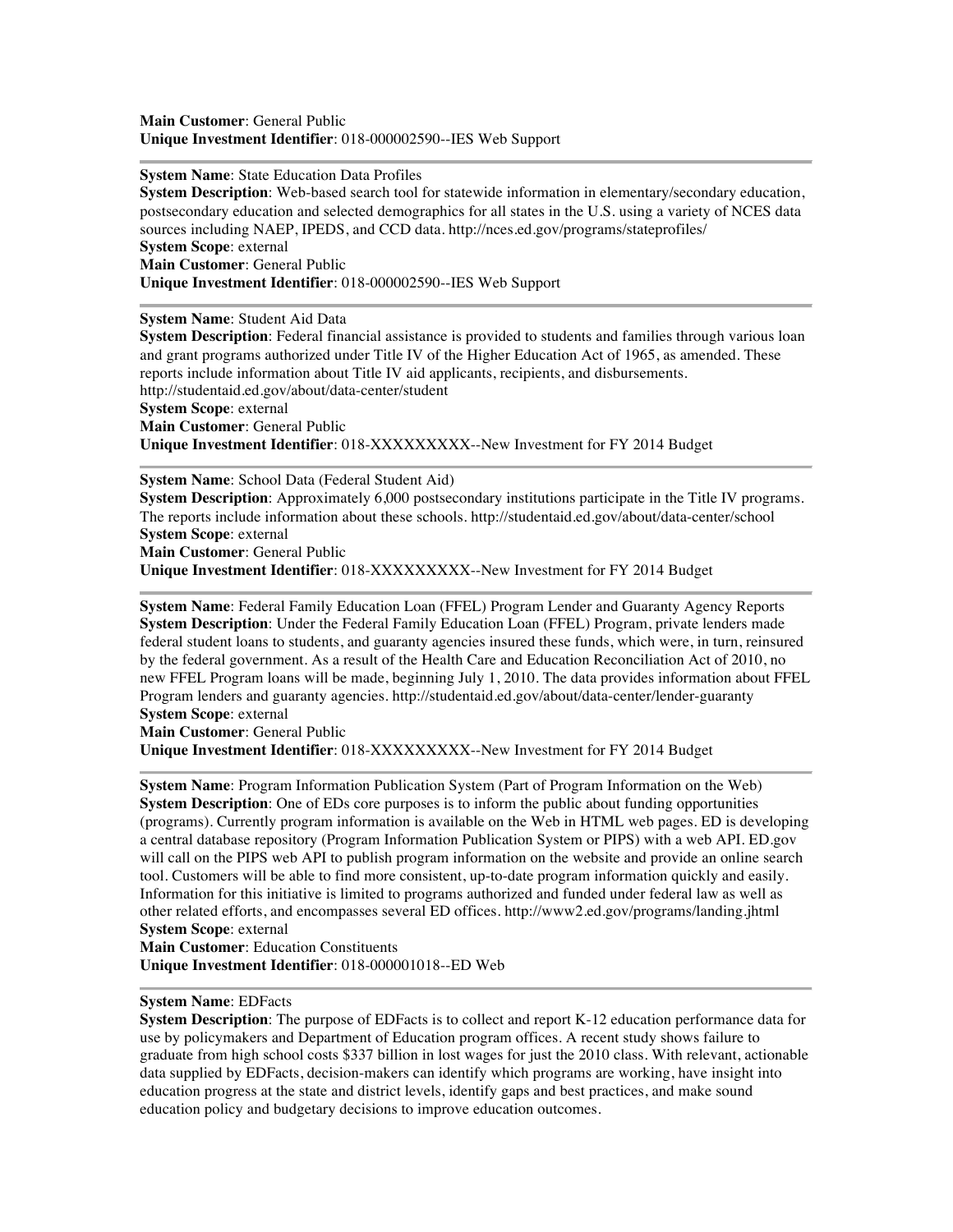## **7.1. Engage with customers to identify at least two existing priority customer-facing services to optimize for mobile use.**

**Overall Status**: completed

### **7.1.1. Customer engagement approach**

The Department of Education (ED) used ED's official Homeroom Blog and social media outlets to engage with customers and seek their feedback on the online services they would like to see optimized for mobile use. Regular readers of the Homeroom Blog include educators, the education community, researchers, students, and journalists. For more than two weeks, blog visitors had the opportunity to comment on the blog post and provide feedback about sites and services to optimize for mobile. The blog post was promoted via ED\'s flagship Twitter and Facebook accounts, the latest news links on the ED.gov (http://www.ed.gov) homepage, and a feature in the ED.gov (http://www.ed.gov) homepage slideshow. Representatives from ED\'s Office of the Chief Information Officer, the Office of Communications and Outreach, and other key offices collected, analyzed, and synthesized the feedback from the blog and social media comments and incorporated public support for mobile optimizing as a factor in how they prioritized the systems. The office of Federal Student Aid (FSA) Customer Experience Group recently implemented the Department\'s first responsive design site at StudentAid.gov. The group has been engaging with customers in focus groups throughout the process of designing the new website. The feedback from the students in the focus groups indicated that websites, applications, and systems developed by FSA needed to be accessible and easy to navigate on a variety of mobile devices. StudentAid.gov is among several federal websites using responsive design by using technologies that the new Digital Government Strategy directs federal agencies to use in order to deliver digital services to any device, anytime, anywhere.

### **7.1.2. Prioritized list of systems (datasets)**

#### **System Name**: G5 Grants Management System

**System Description**: The G5 investment supports the Agency\'s grant making business process and is a full lifecycle end-to-end grants management system (from intake of applications, peer review, award, payment, performance monitoring and final closeout of the grant award. G5 also controls payments for the Department\'s programs, including payments for grants, direct loans and other program-related obligations and is fully integrated with the Financial Management Support System (FMSS), which serves as a subsidiary to the general ledger for program-related obligations, payments, and expenditures. G5 interfaces with FMSS at the summary level for funds control and general ledger postings.

**System Scope**: both

**Main Customer**: Federal Grants Administrators

**Unique Investment Identifier**: 018-999991341--G5 - Grants Management Re-Design

#### **System Name**: College Navigator

**System Description**: Web-based tool for searching all colleges and universities in the United States. College Navigator consists primarily of the latest data from the Integrated Postsecondary Education Data System (IPEDS), the core postsecondary education data collection program for the National Center for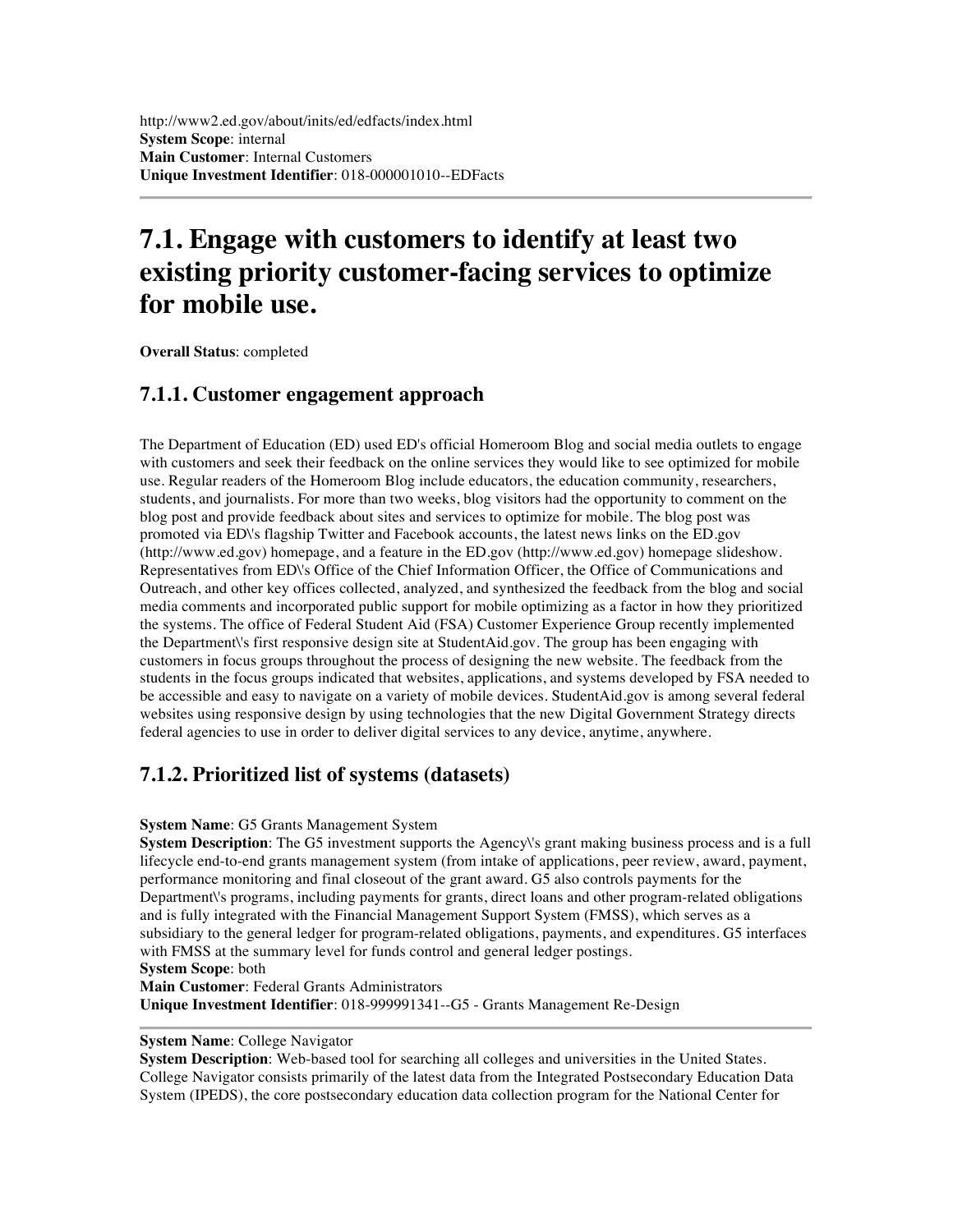Education Statistics. http://nces.ed.gov/collegenavigator/ **System Scope**: external **Main Customer**: General Public **Unique Investment Identifier**: 018-000002590--IES Web Support

**System Name**: ED.gov

**System Description**: ED.gov is the Department\'s primary Internet portal and website. As such, it performs the following functions to ensure efficient and expanded public access and communication between the government and citizens: convey the Department\'s brand and key messages, provide relevant and timely information, hosts sites for ED offices and programs, and provide a unified entry point to other ED resources. http://www.ed.gov/ **System Scope**: both

**Main Customer**: Education Constituents; Dept. of Education Employees **Unique Investment Identifier**: 018-000001018--ED Web

#### **System Name**: StudentAid.gov

**System Description**: StudentAid.gov is the first step in a multi-phase project to provide consumers with a one-stop website where they can access federal student aid information, apply for federal aid, repay student loans and navigate the college decision-making process. Whether youre a student, a parent, a borrower in repayment, an educator or a professional engaged in influencing and informing students and borrowers, StudentAid.gov has useful information for you. The site, available in English and Spanish, combines content and interactive tools from several U.S. Department of Education websites and makes it easy for you to find the information you need. It also features videos and infographics to help answer the most frequently asked questions about financial aid accessible via smartphones and tablets. http://www.studentaid.gov

**System Scope**: external

**Main Customer**: Education Constituents

**Unique Investment Identifier**: 018-XXXXXXXXX--New Investment for FY 2014 Budget

**System Name**: State Education Data Profiles (SEDP)

**System Description**: Web-based search tool for statewide information in elementary/secondary education, postsecondary education and selected demographics for all states in the U.S. using a variety of NCES data sources including NAEP, IPEDS, and CCD data. http://nces.ed.gov/programs/stateprofiles/ **System Scope**: external

**Main Customer**: General Public **Unique Investment Identifier**: 018-000002590--IES Web Support

## **4.2. Establish an agency-wide governance structure for developing and delivering digital services**

#### **Overall Status**: in-progress

Guiding principles for the Department of Education's initiative to reinforce a governance structure for developing and delivering digital services and managing data are: (1) Better serving the Department's customers, (2) Sharing ideas, solutions, and best practices across the Department, (3) Offering more cohesive processes for the delivery of digital services, (4) Ensuring cost effective delivery of services, (5) Ensuring digital services provide value and (6) Reducing redundancies across the Department. As a first phase, the scope of authority includes Department websites (particularly subdomain websites, contracted websites, and technical assistance websites), mobile applications, and data publishing. **URL to Governance Document**: http://www.ed.gov/digitalstrategy/governance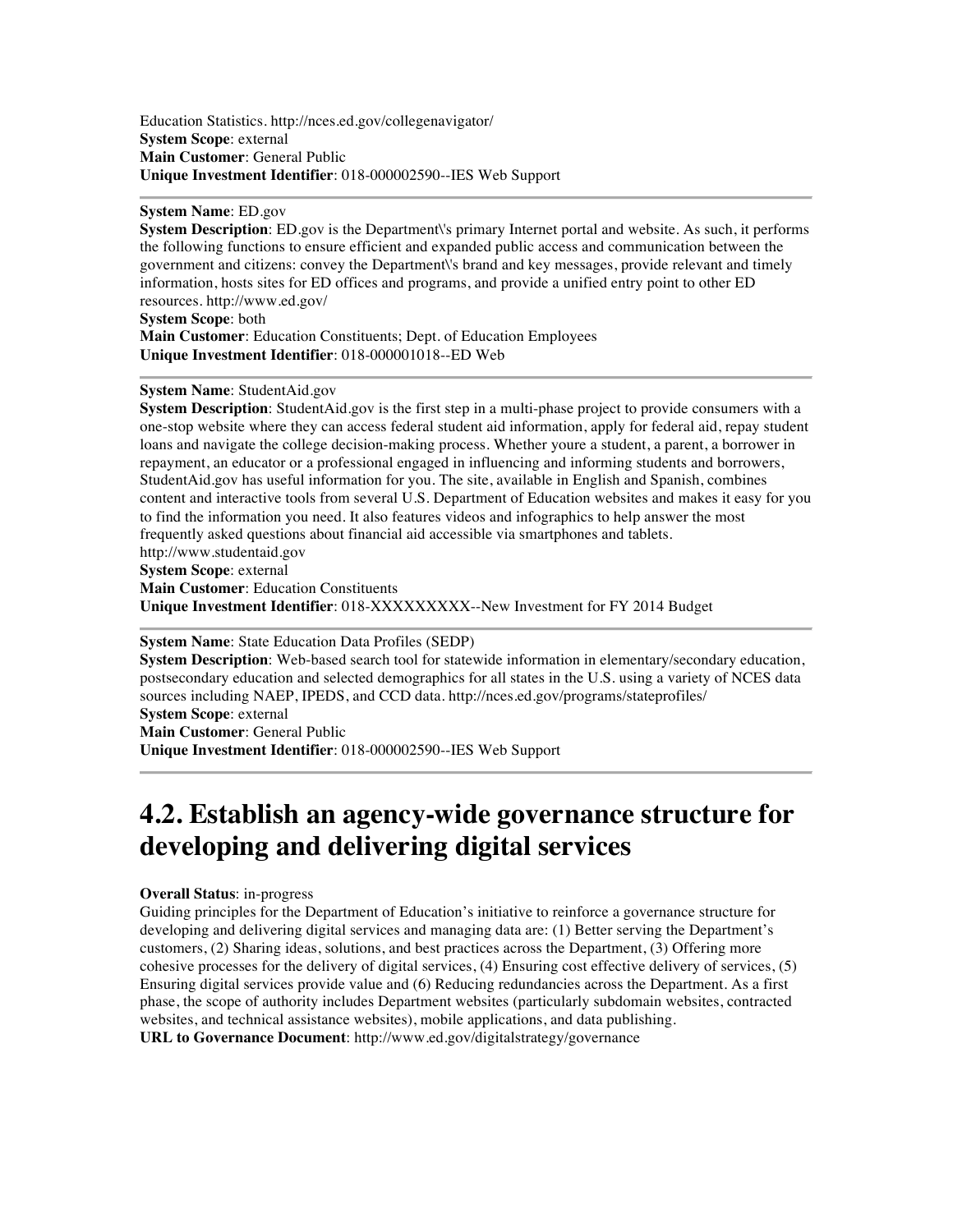## **5.2. Develop an enterprise-wide inventory of mobile devices and wireless service contracts**

**Overall Status**: completed

### **5.2.1. Develop wireless and mobile inventory**

**Bureau/Component**: Office of Elementary and Secondary Education **Inventory Status**: completed

**Bureau/Component**: Office of Innovation and Improvement **Inventory Status**: completed

**Bureau/Component**: Office of English Language Acquisition **Inventory Status**: completed

**Bureau/Component**: Office of Special Education and Rehabilitative Services **Inventory Status**: completed

**Bureau/Component**: Office of Vocational and Adult Education **Inventory Status**: completed

**Bureau/Component**: Office of Postsecondary Education **Inventory Status**: completed

**Bureau/Component**: Office of Federal Student Aid **Inventory Status**: completed

**Bureau/Component**: Institute of Education Sciences **Inventory Status**: completed

**Bureau/Component**: Departmental Management **Inventory Status**: completed

### **8.2. Implement performance and customer satisfaction measuring tools on all .gov websites**

**Overall Status**: in-progress

### **8.2.1. Implement performance measurement tool**

#### **Implemented Digital Analytics Program**: yes

#### **If Not, Describe Implementation**:

**Percent of websites covered**: 13%. The Department of Education (ED) has implemented DAP on www.ed.gov, www2.ed.gov, free.ed.gov, direct.ed.gov, ies.ed.gov and nces.ed.gov. ED plans to implement DAP on its other major, most frequently visited websites – major sites hosted by Federal Student Aid – before May 23, 2013. ED will work with the managers of the Department\'s smaller, template-based, public-facing websites to implement DAP before the end of FY 2014.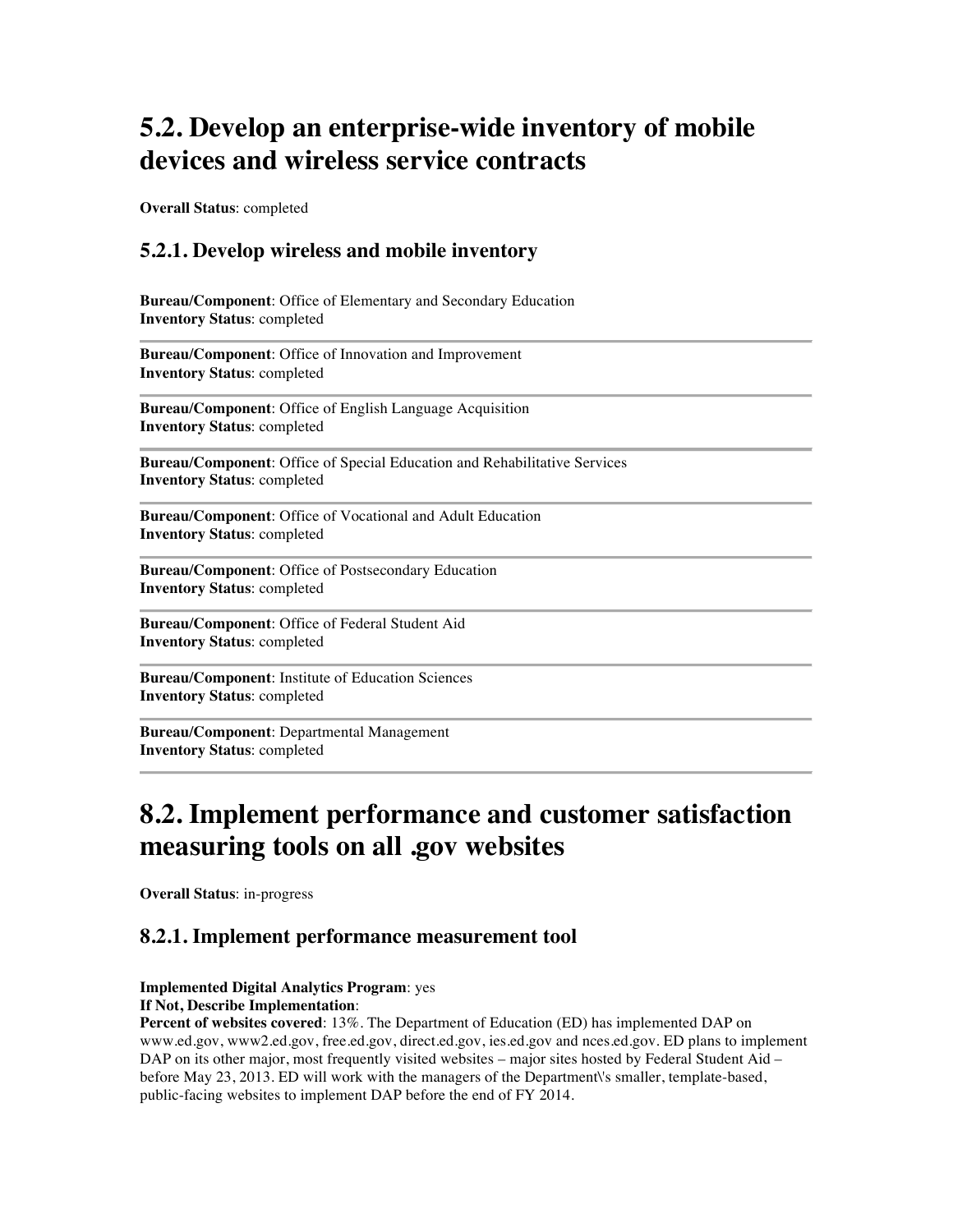**URL of performance data**: The Department of Education plans to share this performance measurement data in the coming months and will provide the URL when it is available.

### **8.2.2. Implement customer satisfaction tool**

**Describe Implementation**: The Department of Education (ED) implemented the ForeSee survey tool, which is based on the American Customer Satisfaction Index, on www.ed.gov, www2.ed.gov, free.ed.gov on January 22, 2013. Some Federal Student Aid, Institute of Education Sciences and other Departmental websites use other customer satisfaction surveys. The ED Web Team will work with website managers to consolidate online survey tools in use in FY2013.

**URL of performance data**: The Department of Education plans to share this customer satisfaction data in the coming months and will provide the URL when it is available.

# **1.2. Ensure all new IT systems follow the open data, content, and web API policy and operationalize agency.gov/developer pages**

**Overall Status**: in-progress

## **2.2. Make high-value data and content in at least two existing, major customer-facing systems available through web APIs, apply metadata tagging and publish a plan to transition additional high-value systems**

**Overall Status**: in-progress

## **5.3. Evaluate the government-wide contract vehicles in the alternatives analysis for all new mobile-related procurements**

**Overall Status**: not-started

## **6.3. Ensure all new digital services follow digital services and customer experience improvement guidelines**

**Overall Status**: in-progress